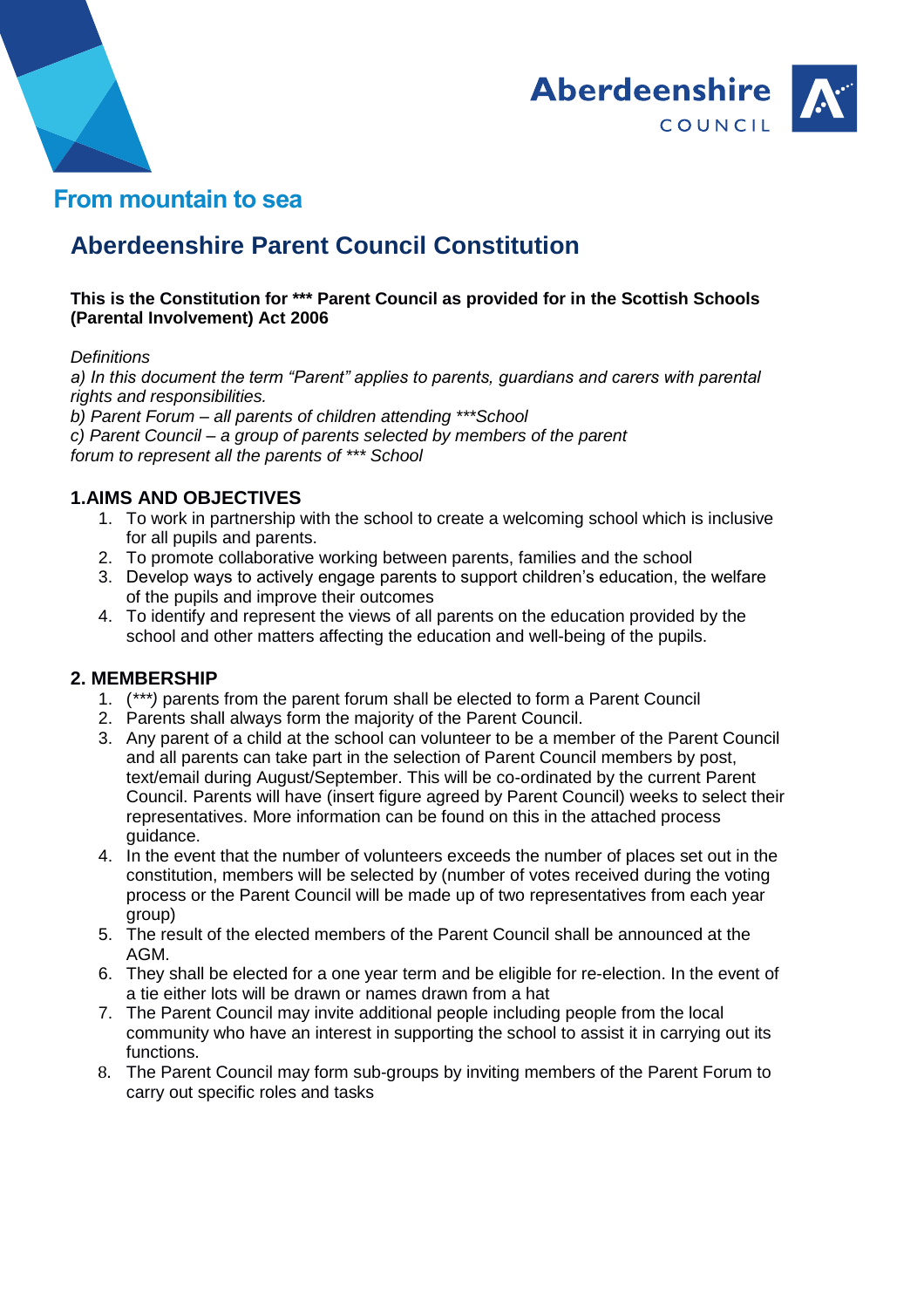



## **3.CO-OPTED MEMBERS**

- 1. The Parent Council may co-opt up to (\*\*\*) persons to help carry out its functions.
- 2. Two-thirds of the Parent Council will be made up of Parent Forum members and onethird of the membership will be reserved for other co-opted members including teaching and support staff in the school.
- **3.** Co-opted members can be drawn from school staff on a voluntary basis and the wider community. The co-opted members will serve for one year after which time the Parent Council will review and consider requirements for co-opted membership.
- **4.** Co-opted member(s) will not have voting rights on the Parent Council.

## **4. OFFICE BEARERS**

- 1. Office bearers will be elected by members of the Parent Council and can be: Chair, Depute Chair, Treasurer, Secretary and such others as may be deemed necessary.
- 2. The Parent Council will be chaired by a parent of a child attending [\*\*\*School]. If the child ceases to be a pupil, a new chair will be agreed at the next meeting.
- 3. Other office bearers will be elected by the Parent Council at the first meeting after the AGM. They shall be elected for a one year term and be eligible for re-election.
- 4. Each office bearer shall be a parent of a child attending \*\* School. If the child ceases to be a pupil or should a vacancy arise for any other reason, a new office bearer will be elected at the next Parent Council meeting**.**

### **5. TREASURER**

- 1. The treasurer will be responsible for opening a bank or building society account. Withdrawals will require the signature of the treasurer and one other office bearer.
- 2. The treasurer will keep an accurate record of all income and expenditure, and will provide a summary of this for each parent council meeting and a full account for the AGM. The parent council accounts will be audited.
- 3. The parent council shall be responsible for ensuring that all monies are used in accordance with the objectives of the parent council.
- 4. Should the parent council cease to exist, any remaining funds will be used for the benefit of \*\* School.

#### **6. TERMINATION OF MEMBERSHIP**

- 1. If a member of the Parent Council acts in a way that is considered by fifty percent of the parent council members to undermine the objectives of the Parent Council their position as a member of the parent council shall be terminated after an EGM with only Parent Council members invited is held to vote on such.
- 2. Termination of office shall be confirmed in writing to the member.

#### **7. MEETINGS**

- 1. The Parent Council will meet at least once in every school term.
- 2. The quorum for each meeting will be (\*\*\*\*), one of which will be the Chair or Depute Chair.
- 3. Any member of the Parent Forum may attend meetings of the Parent Council.
- 4. The Head teacher has a right and a duty to attend meetings or be represented by another member of staff*.* The head teacher attends meetings in an advisory capacity and does not have voting rights unless these are given by the Parent Council/Parent Forum.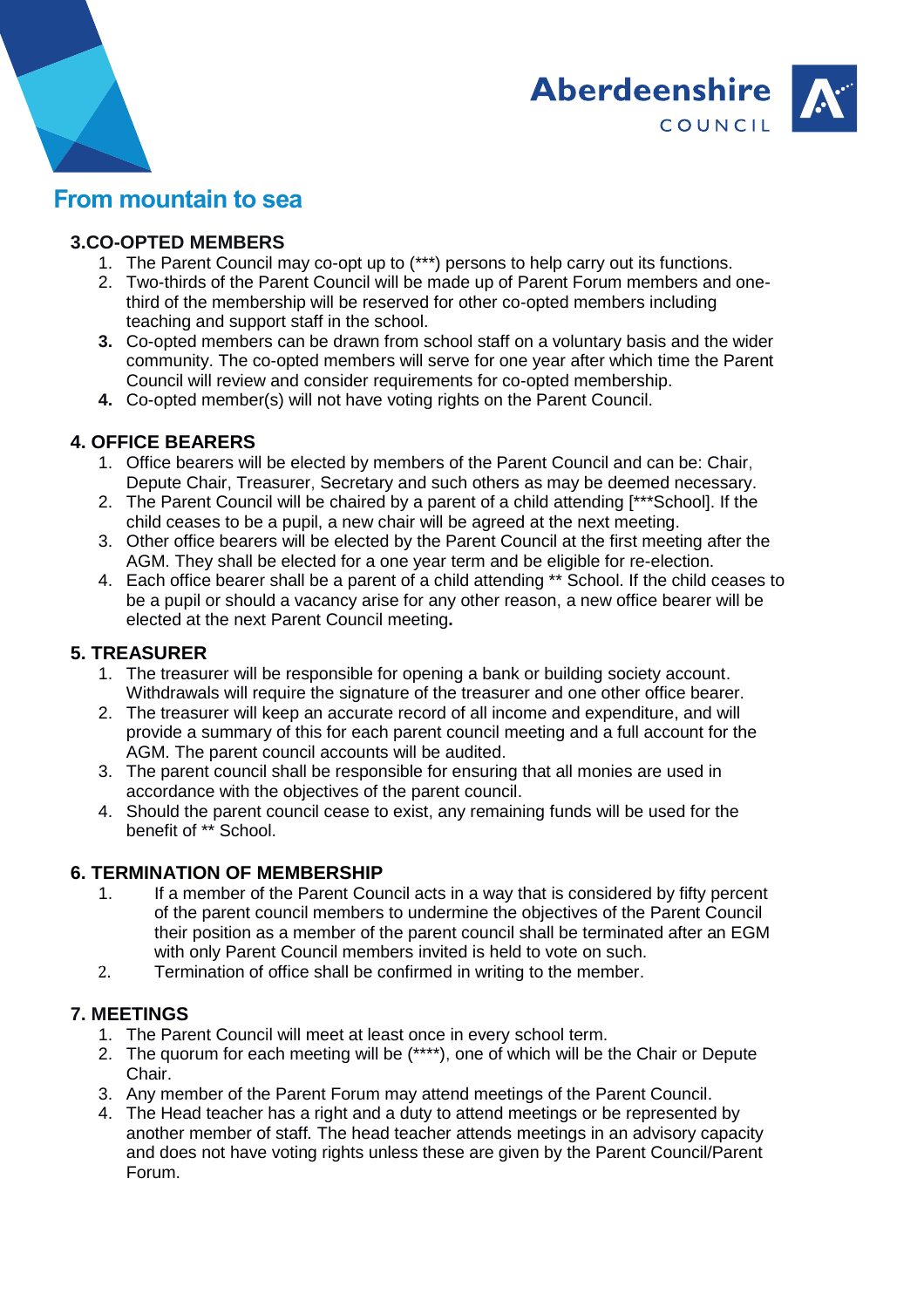



- 5. A member of the Parent Council failing to attend three consecutive meetings without reason/apologies may be deemed to have retired from the Parent Council.
- 6. Should fifty percent of the Parent Council or Forum request that an additional meeting be held, all members of the Parent Council/Forum will give reasonable notice of date, time and place of meeting.
- 7. Agendas will be available for every meeting and will be created in consultation with the Parent Forum, members of the Parent Council and the headteacher.
- 8. Items for the agenda should be submitted to the Chair at least one week before the meeting. The Chair will have the final say on whether items are included or deferred until the next meeting.
- 9. The secretary shall be responsible for taking accurate minutes of all meetings.
- 10. Copies of the agenda and minutes of meetings will be available to all parents of children at (\*\*\*School) from [the Secretary of the Parent Council, from the school office and/or school website. Parent Councils may choose to set up their own website/facebook page but this should not be the only method of communicating with parents.

## **8.ANNUAL GENERAL MEETING (AGM)**

- 1. The AGM will be held annually in September/October to allow engagement with new Parent Forum members
- 2. A notice of the meeting including date, time and place will be sent to all members of the Parent Forum.
- 3. The meeting will include:
	- a) A report on the work of the parent council.
	- b) A report on the work of any sub-groups.
	- c) A report on the accounts.
	- d) Discussion of issues that members of the council may wish to raise as intimated in the notice of the meeting.
	- e) Approval of the accounts and appointment of the auditor.
	- f) Announcement of new members of Parent Council. Selection should have been offered by post, text or email during August/September. Parents will have (insert figure agreed by Parent Counci] weeks to select their representatives.)
- 4. Parents will have [insert figure agreed by Parent Council] weeks to select their representatives before the AGM is held.

#### **9 EGM**

- 1. An **Extraordinary General Meeting** (**EGM**) is usually called on short notice and deals with an urgent matter.
- 2. An extraordinary general meeting can be called by a Parent Council member (if approved by the majority of **voting Parent Council members**.)

#### **10 CONFIDENTIALITY**

1. The work of the parent council will be open and transparent. Should there be occasions where matters of a confidential nature require to be discussed it is acceptable that part of the meeting will be closed to the Parent Forum.